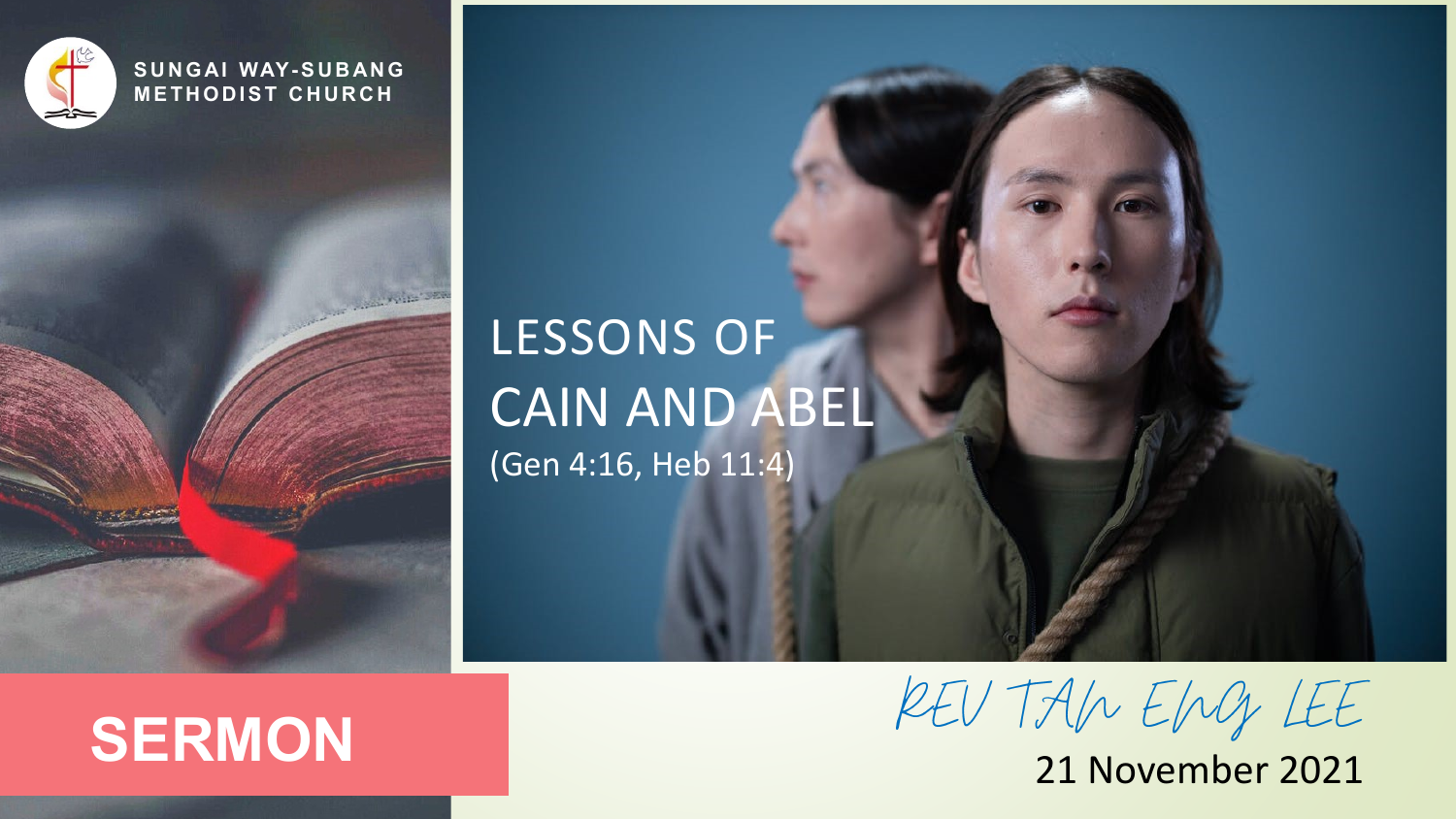

## **Lessons from Cain and Abel**

**Hebrews 11:1-4**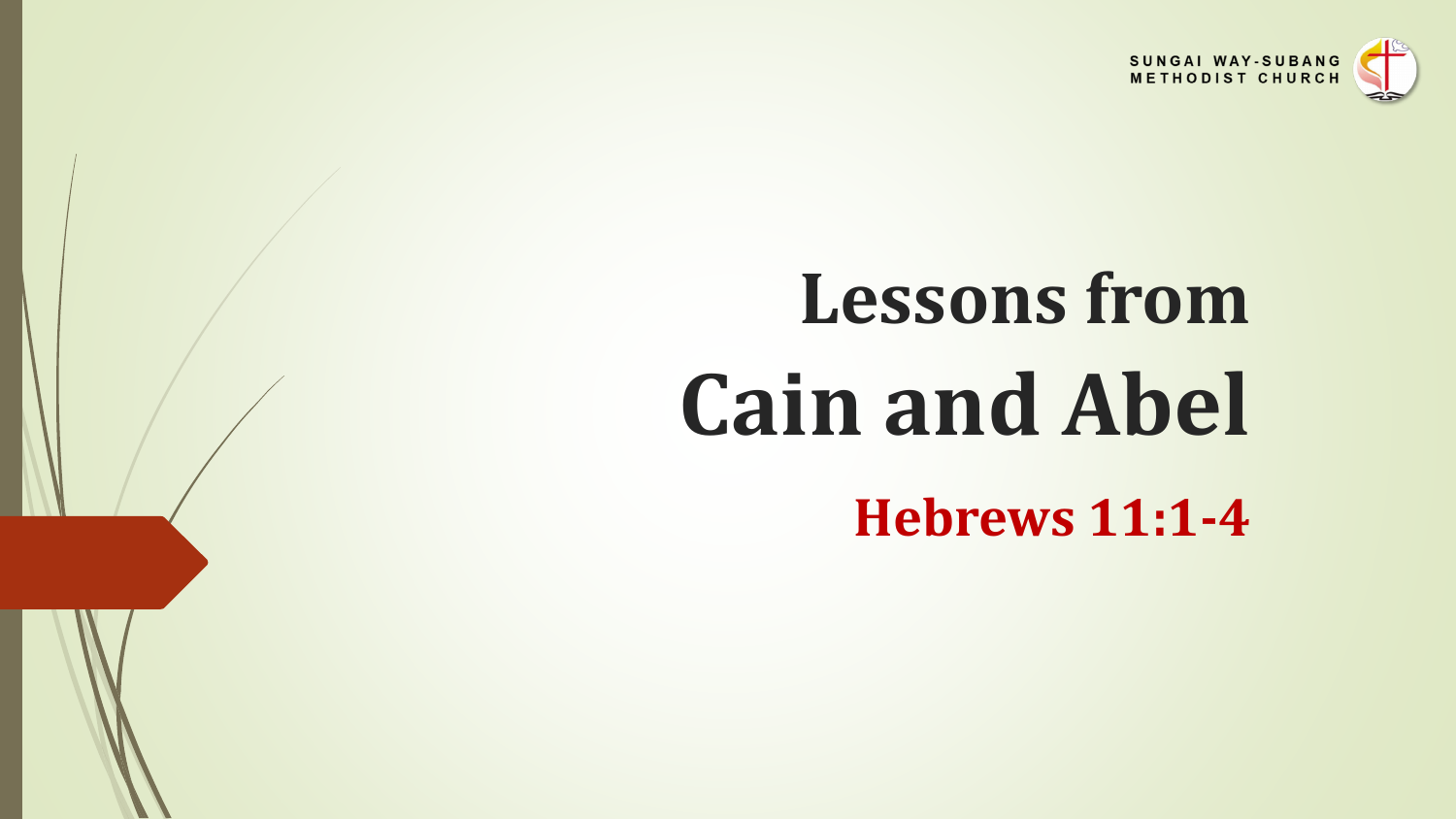

## **<sup>1</sup>**Now faith is confidence in what we **hope for** and assurance about what we **do not see**. **<sup>2</sup>**This is what the ancients were commended for. **Hebrews 11:1-2**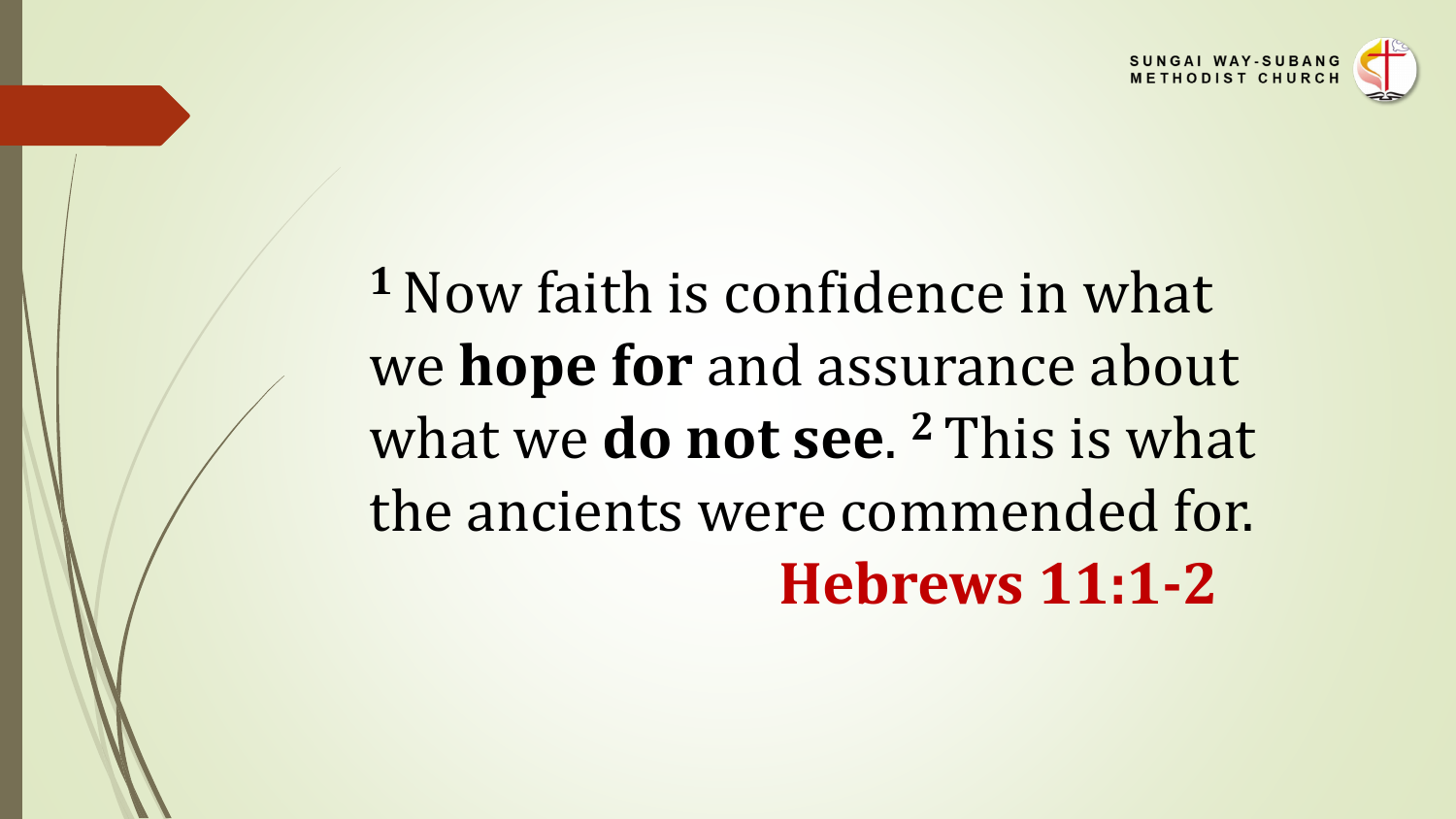

**<sup>3</sup>**By faith we understand that the **universe was formed at God's command**, so that what is seen was not made out of what was visible. **Hebrews 11:3**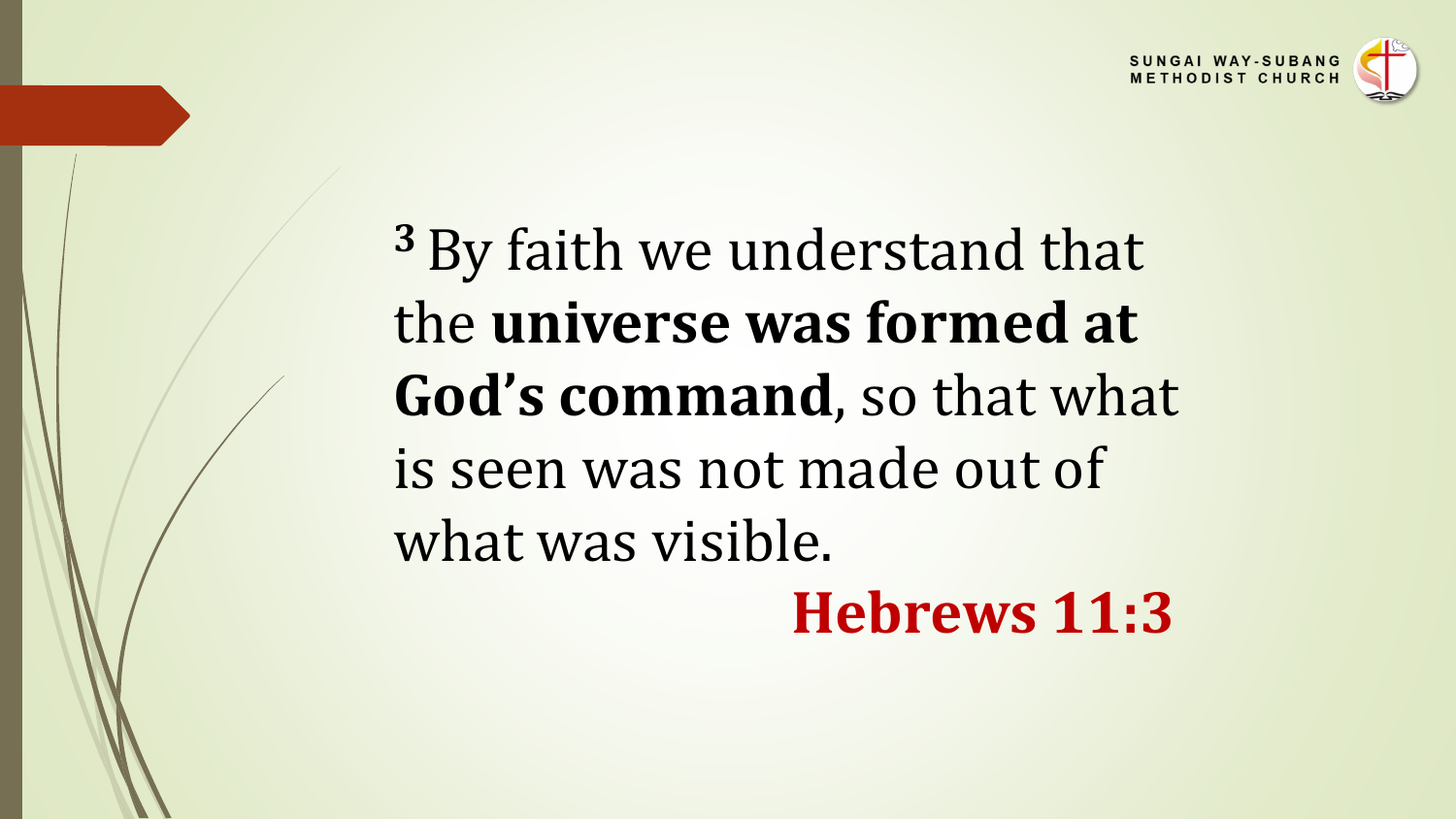

**<sup>4</sup>**By faith Abel brought God a better offering than Cain did. By faith he was commended as righteous, when God spoke well of his offerings. And by faith Abel still speaks, even though he is dead.

#### **Hebrews 11:4**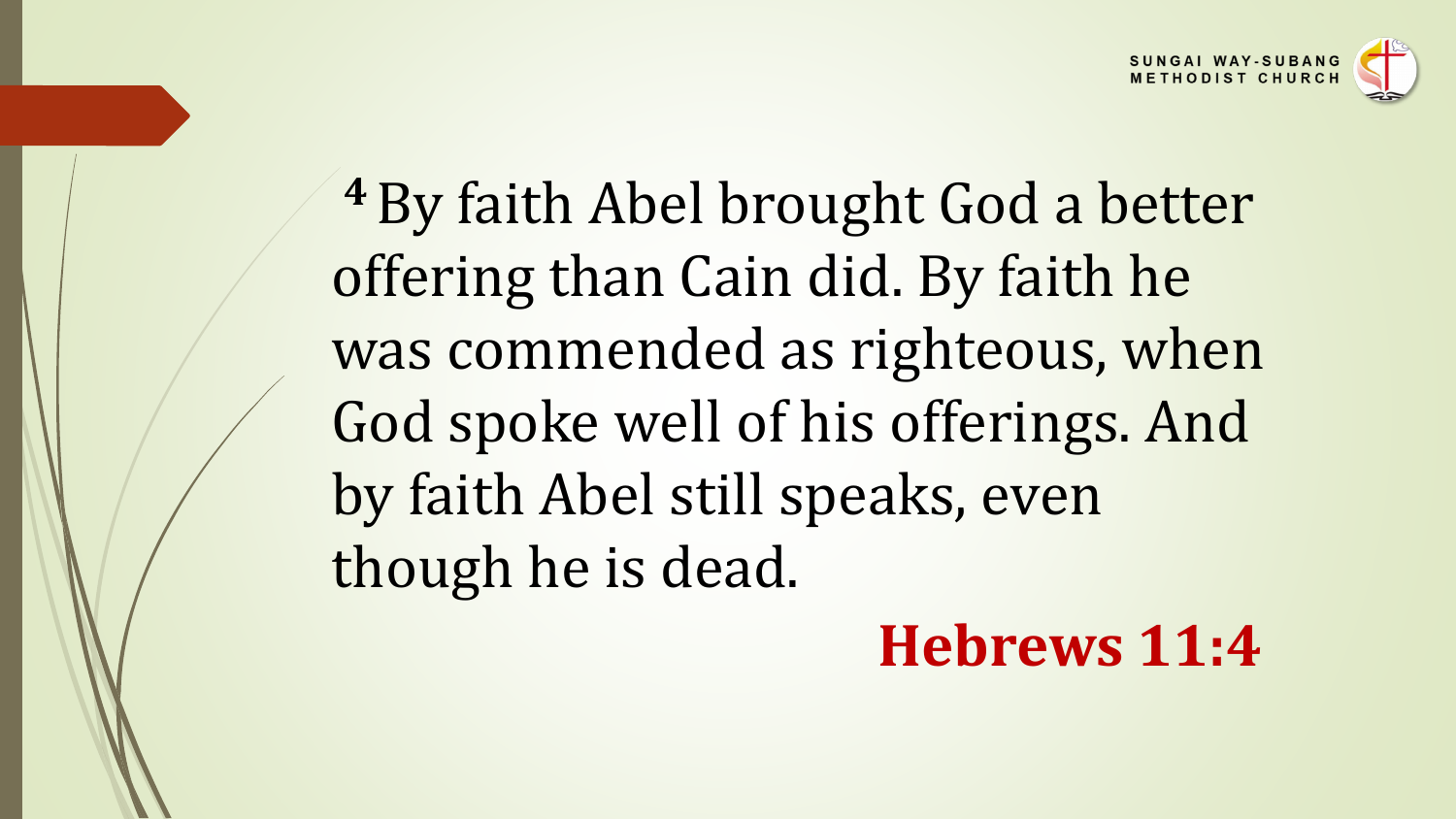

## faith come from hearing the message, and the message is heard through the word of God. **Roman 10:17**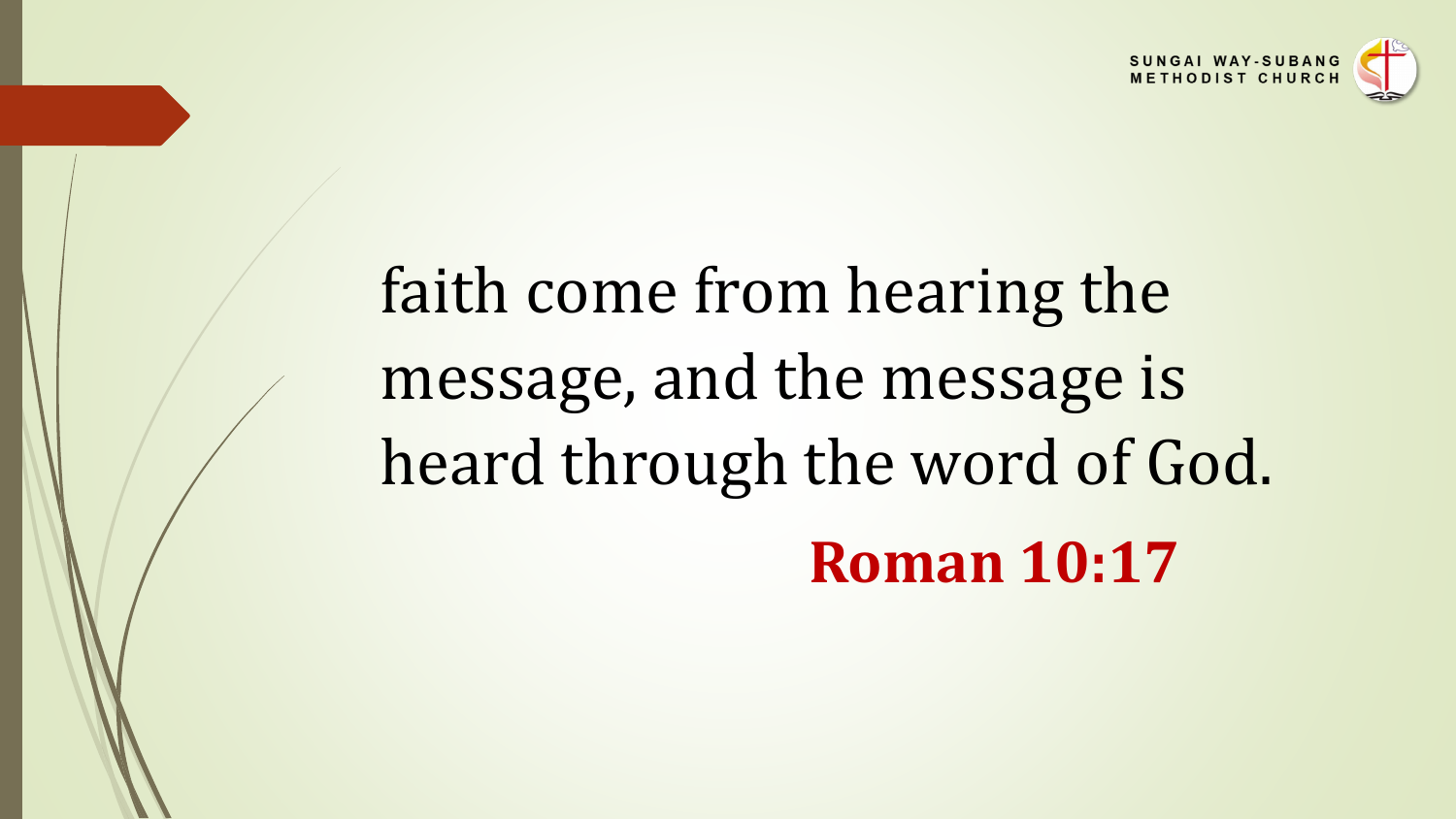

## **<sup>21</sup>**The Lord God made garments of **skin** for Adam and his wife and clothed them.

#### **Gen. 3:21**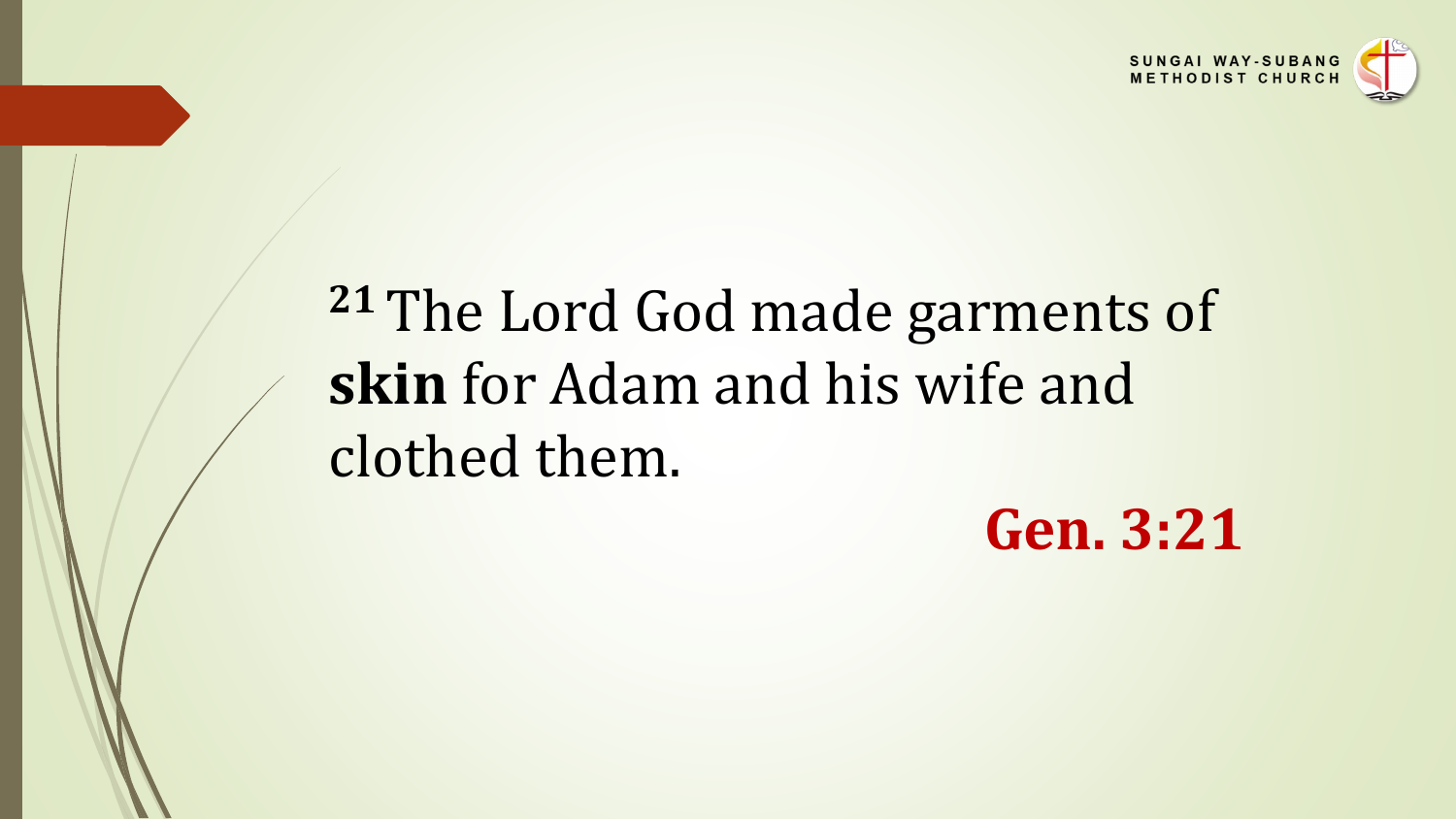

Now Abel kept flocks, and Cain worked the soil. **<sup>3</sup> In the course of time** Cain brought **some of the fruits** of the soil as an offering to the Lord.

**<sup>4</sup>**And Abel also brought an offering—**fat portions from some of the firstborn** of his flock. The Lord **looked with favour** on Abel and his offering.

**Genesis 4:2-4**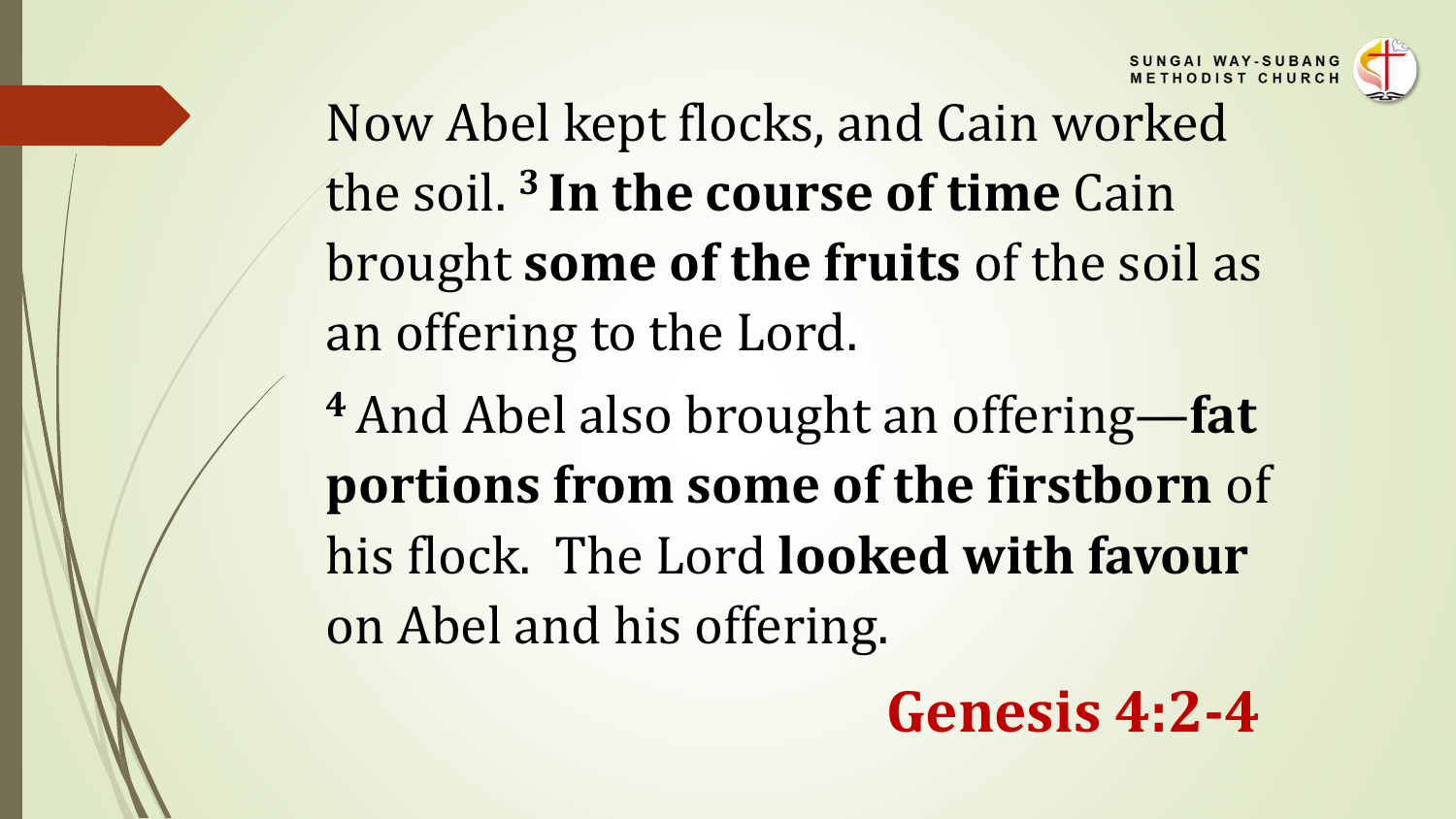

## **<sup>5</sup>** but on Cain and his offering he did not **look with favour**. So Cain was very angry, and his face was downcast.

#### **Genesis 4:5**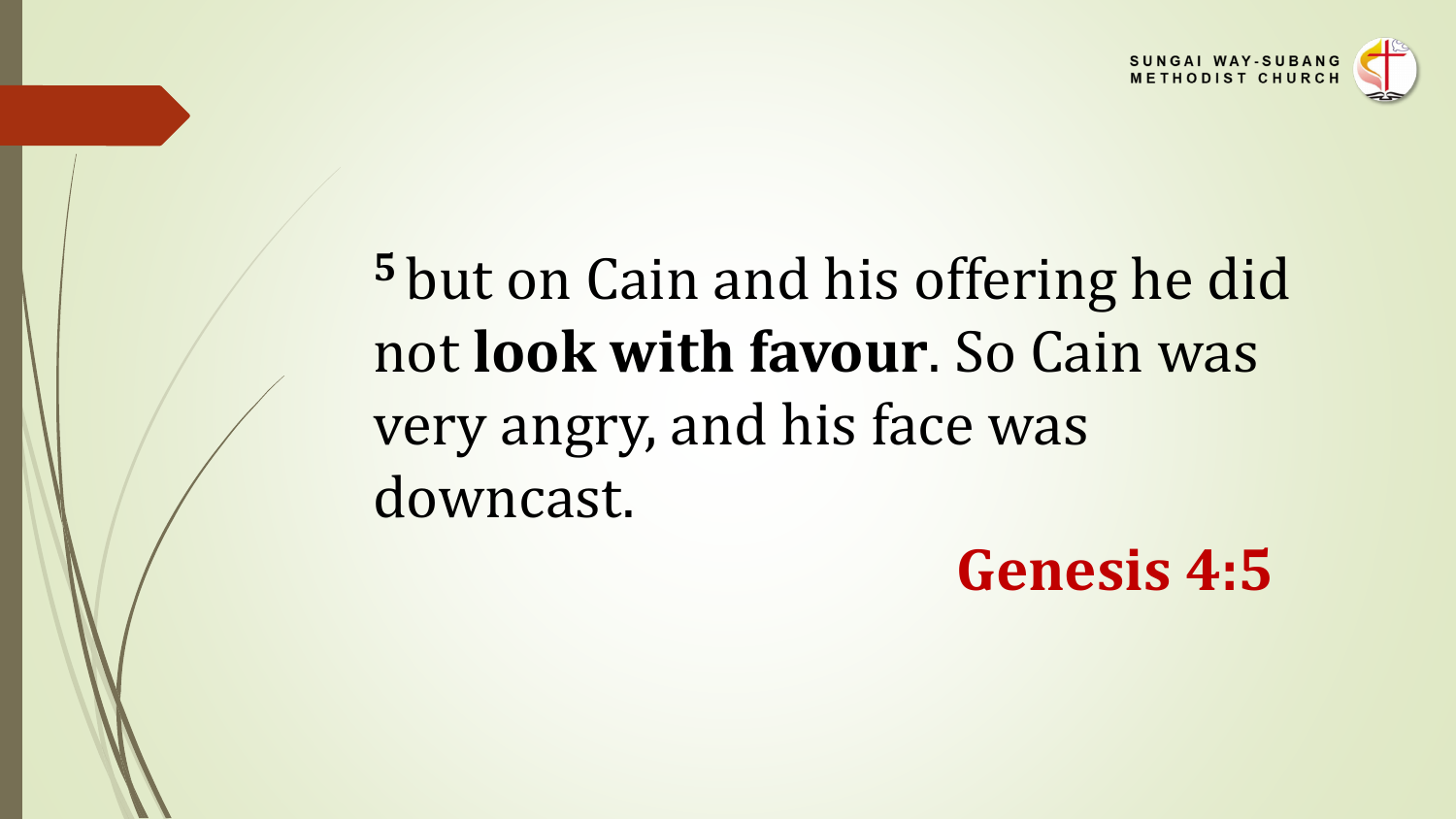

Then the Lord said to Cain, "Why are you angry? Why is your face downcast? **7 If you do what is right,** will you not be accepted? But if you do not do what is right, **sin is crouching at your door; it desires to have you,** but you must rule over it." **Genesis 4:6-7**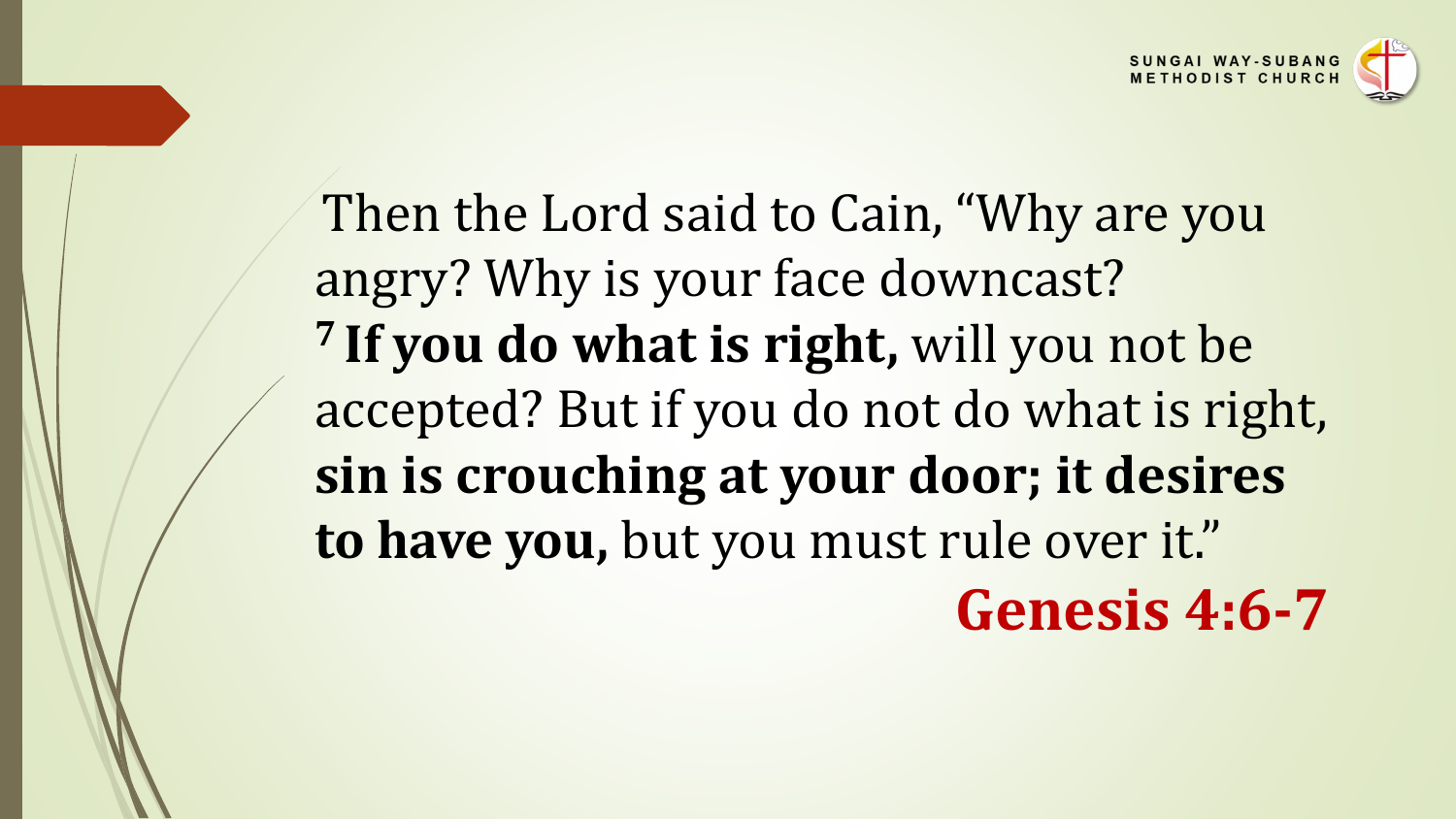

**<sup>8</sup>**Now Cain said to his brother Abel, "Let's go out to the field." While they were in the field, Cain attacked his brother Abel and killed him. **<sup>9</sup>**Then the Lord said to Cain, "Where is your brother Abel?" "I don't know," he replied. "Am I my brother's keeper? **Genesis 4:8-9**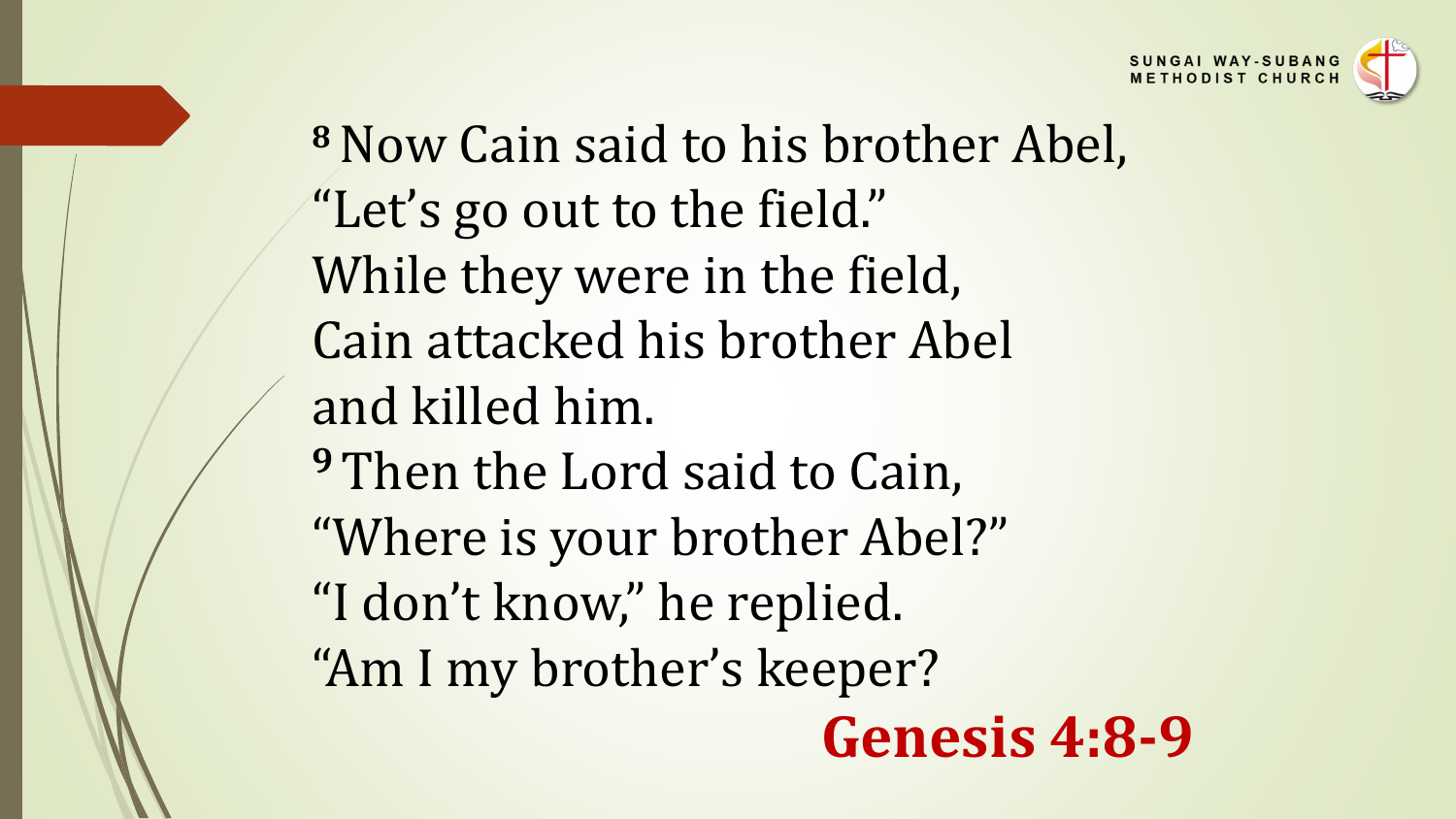

#### Woe to them!

They have taken the way of Cain; they have rushed for profit into Balaam's error; they have been destroyedin Korah's rebellion.. **Jude 1:11**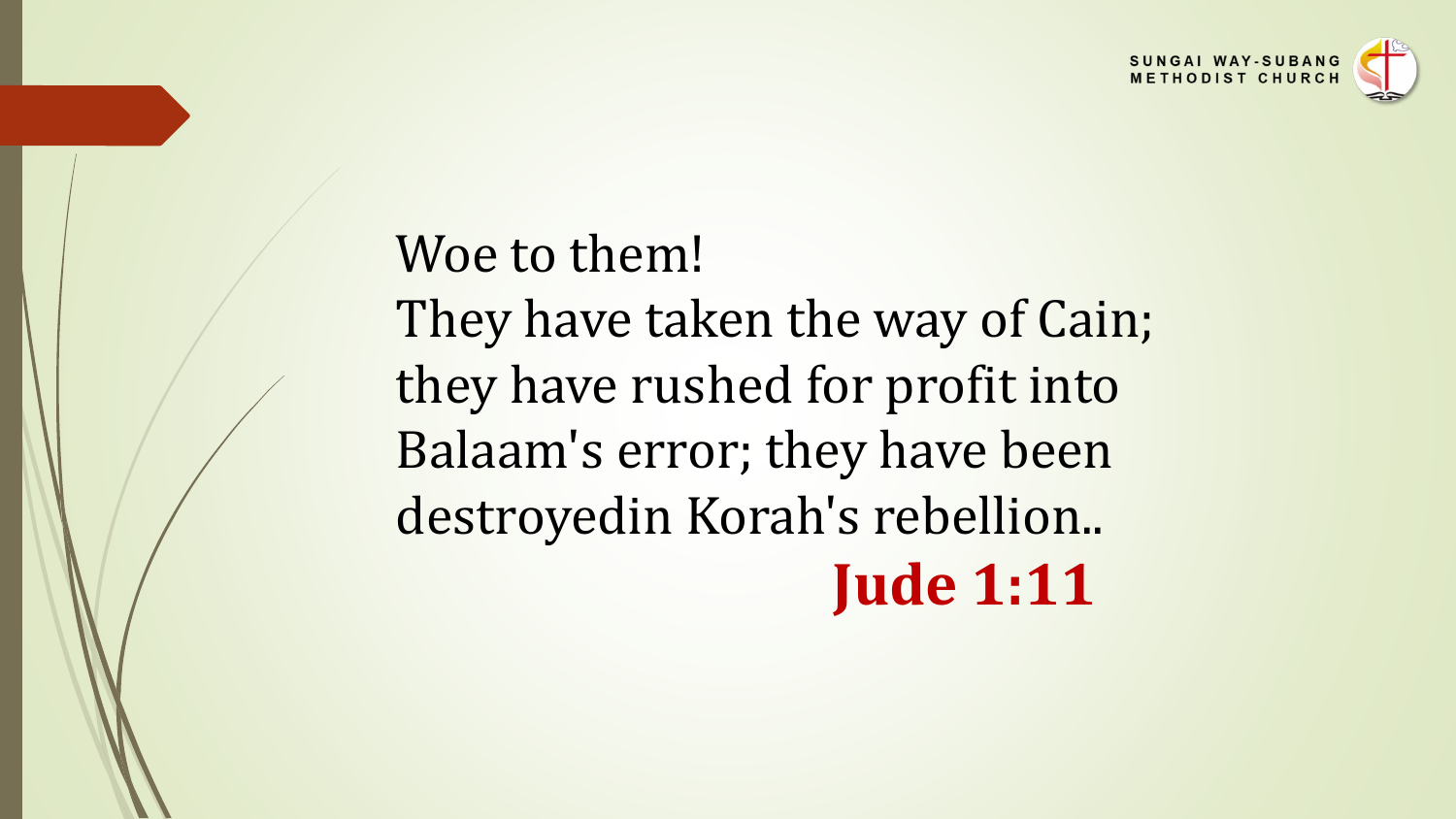

**<sup>10</sup>** The Lord said, "What have you done? Listen! Your brother's blood cries out to me from the ground. **<sup>11</sup>**Now you are under a curse and driven from the ground, which opened its mouth to receive your brother's blood from your hand.

#### **Genesis 4:10-11**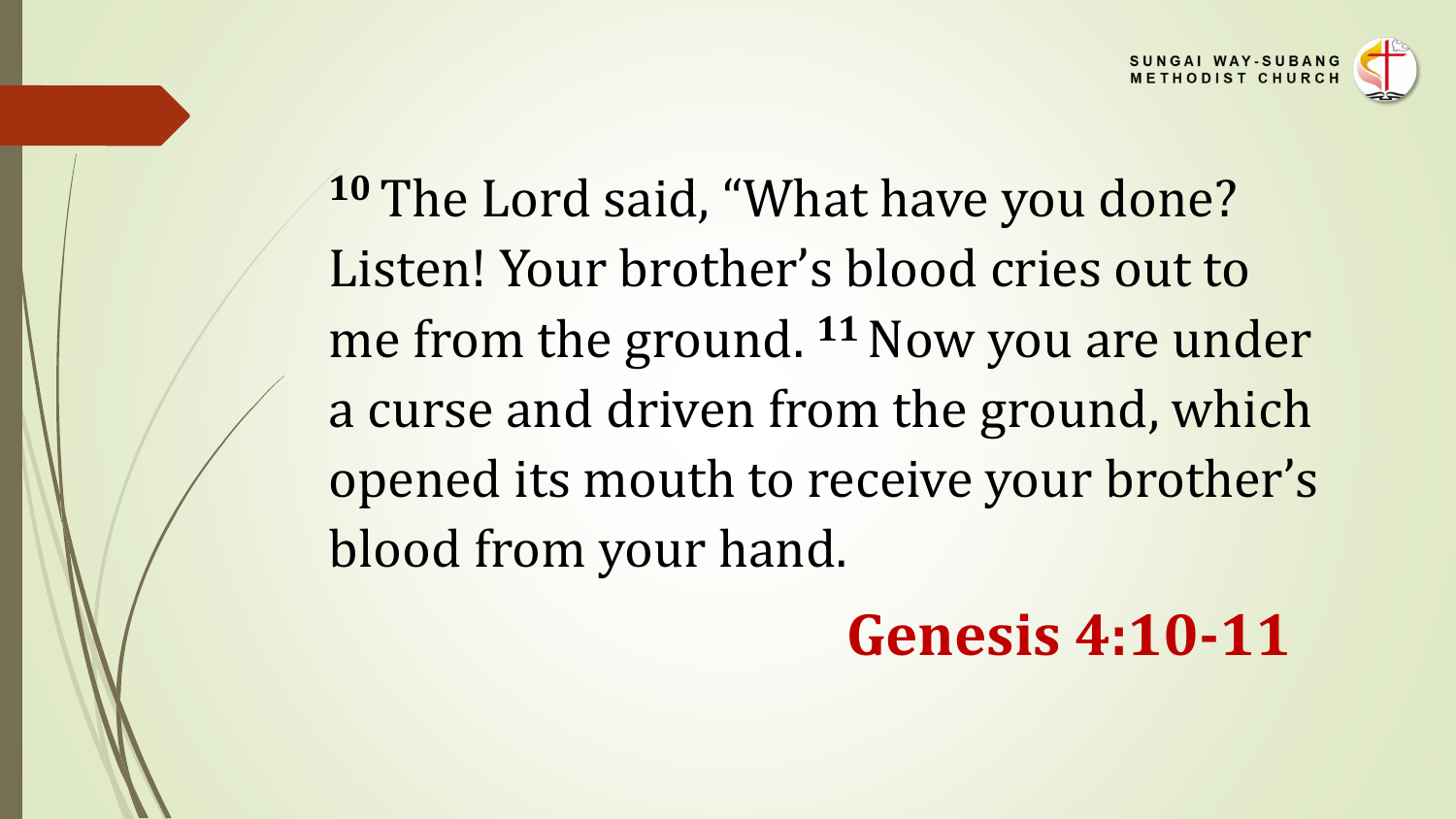

**<sup>12</sup>**When you work the ground, it will no longer yield its crops for you. You will be a restless wanderer on the earth." **<sup>13</sup>** Cain said to the Lord, "My punishment is more than I can bear. **Genesis 4:12-13**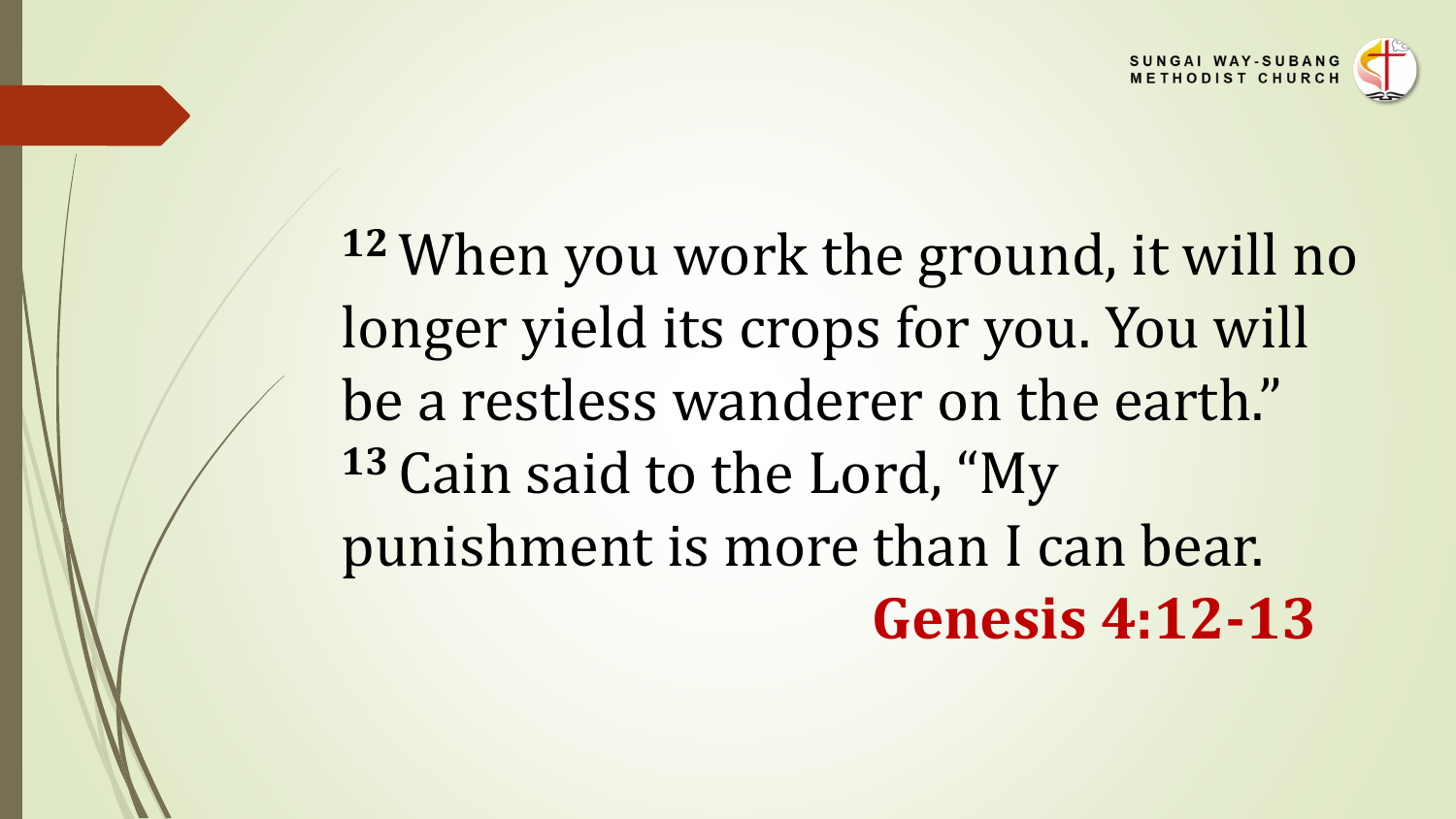

**<sup>14</sup>** Today you are driving me from the land, and I will be hidden from your presence; I will be a restless wanderer on the earth, and whoever finds me will kill me." <sup>15</sup> But the Lord said to him, "Not so; anyone who kills Cain will suffer vengeance seven times over." **Genesis 4:14-15a**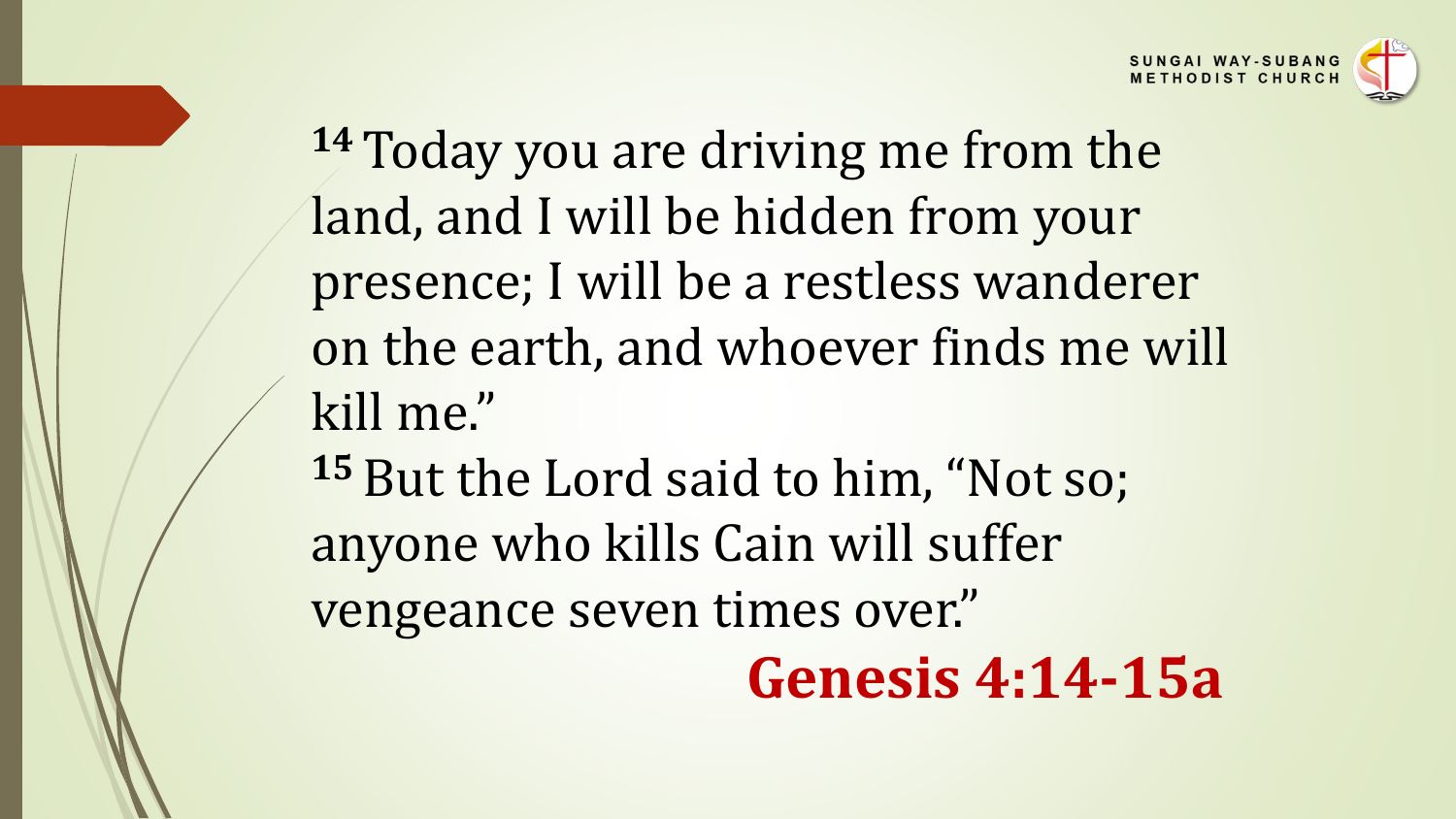

Then the Lord put a mark on Cain so that no one who found him would kill him. 16 So Cain went out from the Lord's presence and lived in the land of Nod, east of Eden.

#### **Genesis 4:15b-16**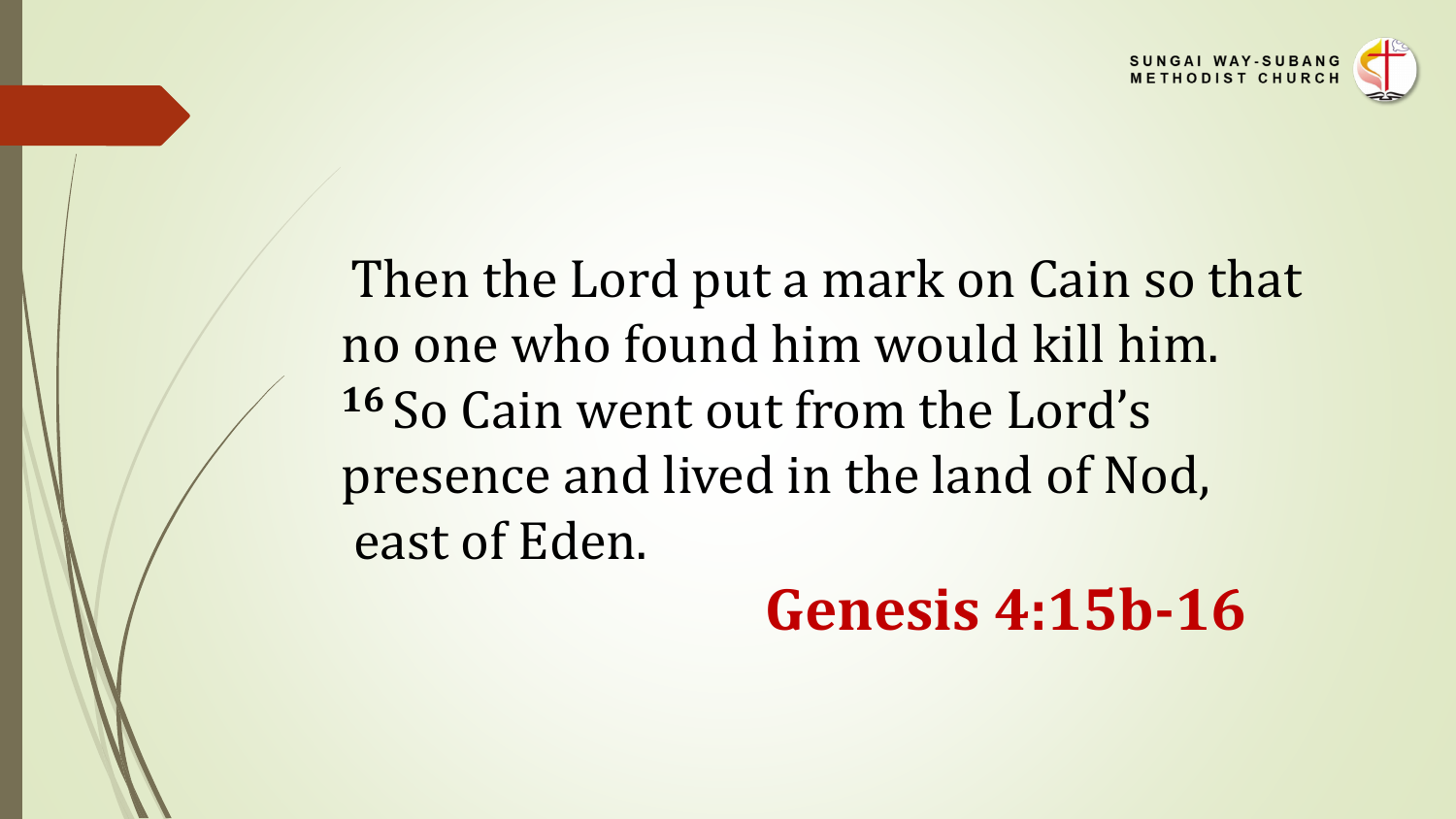

### But Samuel replied: "Does the Lord delight in burnt offerings and sacrifices as much as in obeying the Lord? To obey is better than sacrifice, and to heed is better than the fat of rams. **1 Samuel 15:22**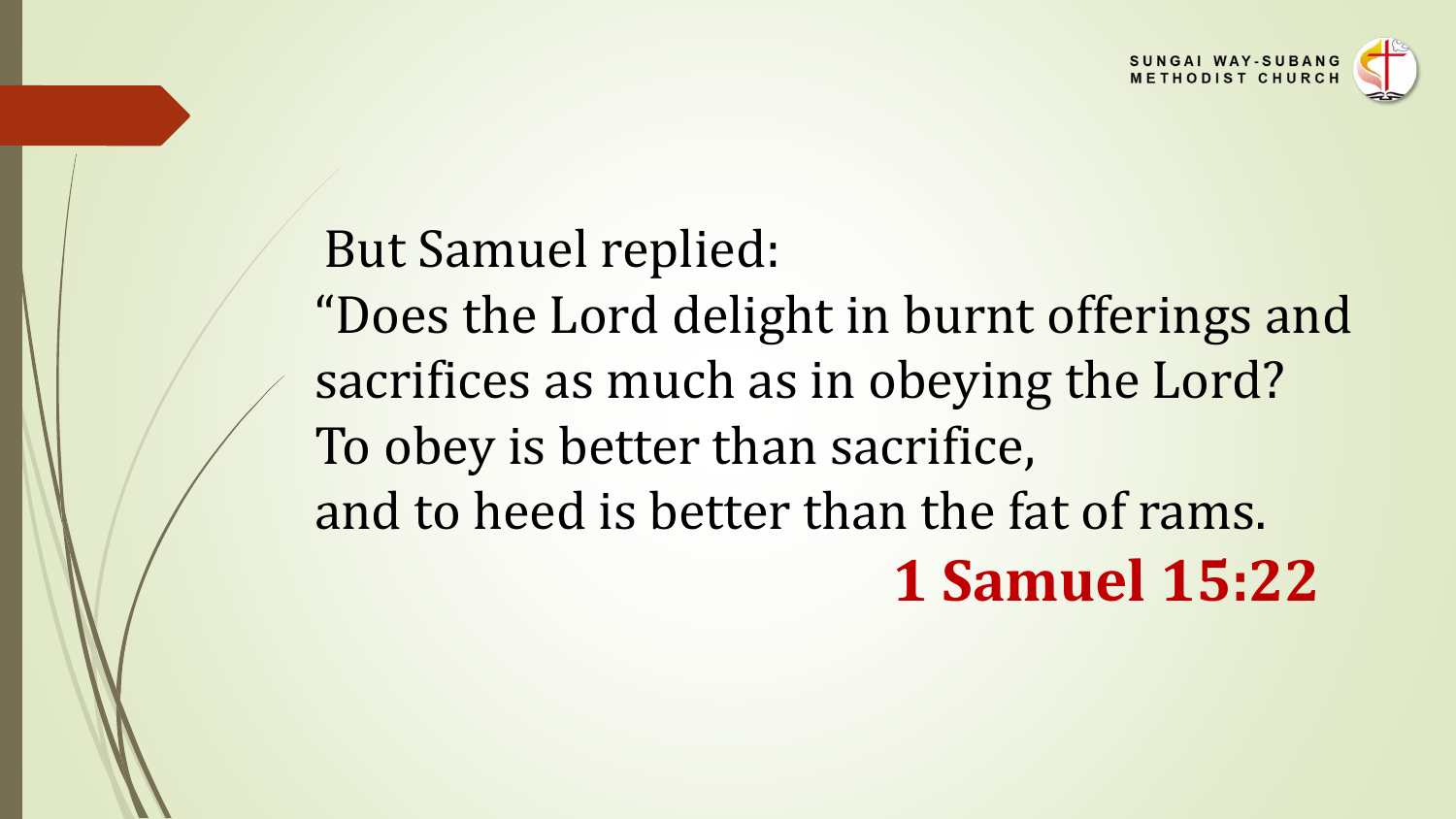

## And by faith Abel still speaks, even though he is dead. **Hebrews 11:4**